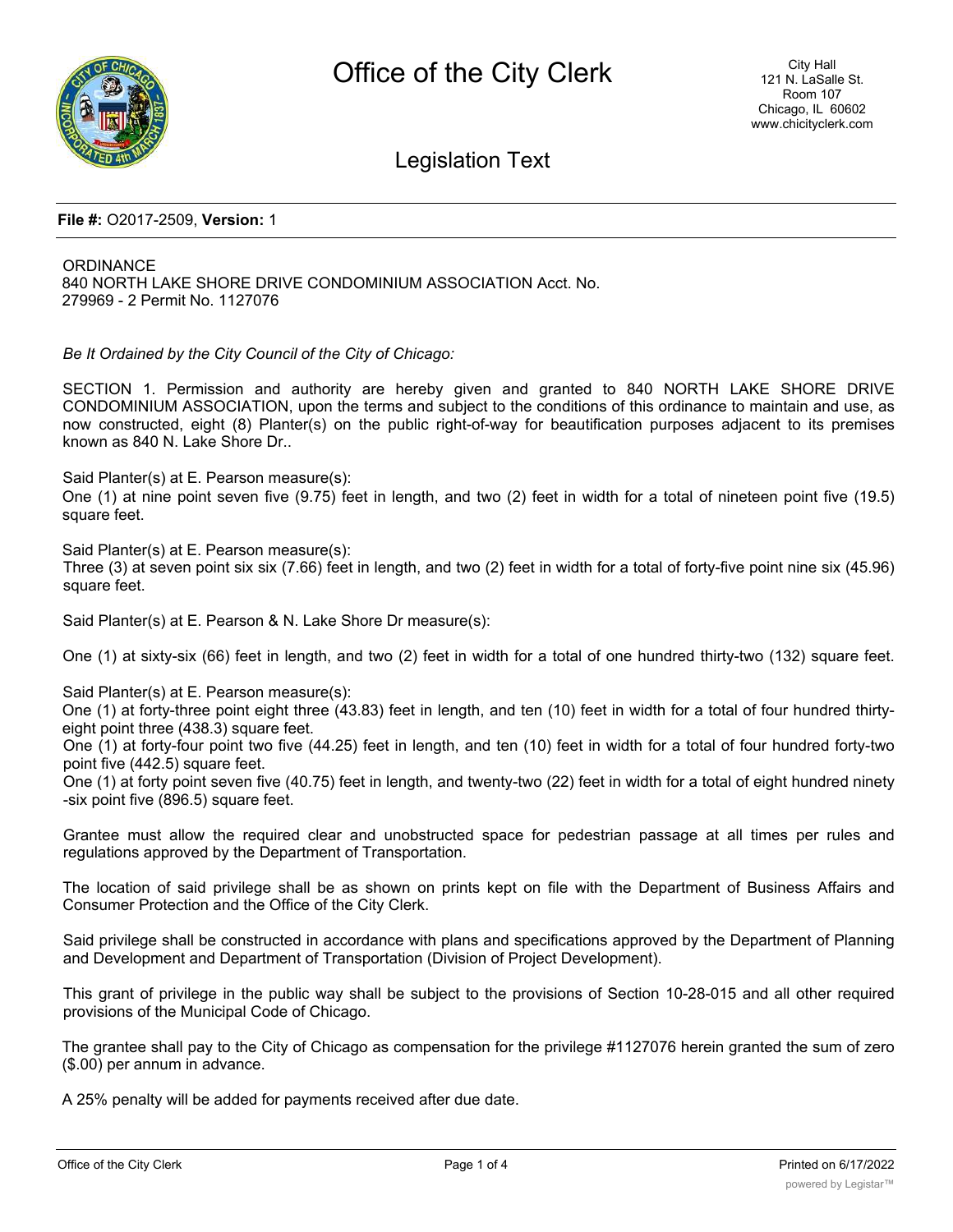The permit holder agrees to hold the City of Chicago harmless for any damage, relocation or replacement costs associated with damage, relocation or removal of private property caused by the City performing work in the public .way.

Authority herein given and granted for a period of five (5) years from and after 01/18/2017.

Page 1

Alderman

Brian Hopkins 2nd Ward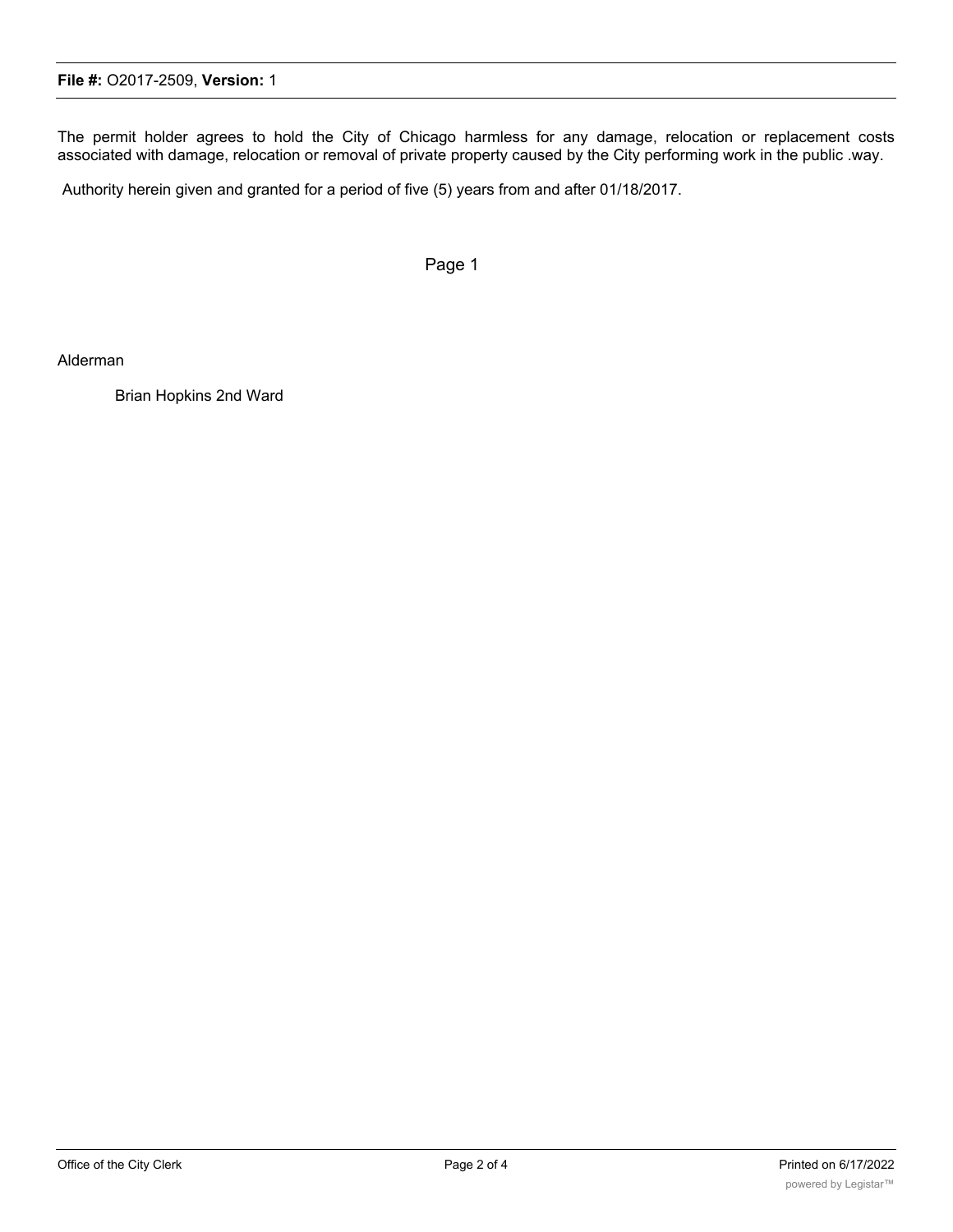Page 2

(Page 8 of 10)

LANDSCAPE PLANTER PLAN

SCALE, 1/16'» I'-O"

*SHADED AREA REPRESENTS PLANTERS M2a IN PUBLIC WAY (TYP FOR <\)* **840 NORTH LAKE SHORE DRIVE CONDOMINIUM ASSOCIATION**

FULL CIRCLE ARCHITECTS MehttMctur\* a\*t \rtmlor <file:///rtmlor> CMt^i

Nortffenoofc. IL 60062 ^•dl-aoii

Department of Business Affairs and Consumer Protection Small Business Center - Public Way Use Unit City Hall - 121 N. LaSalle Street. Room 800 • Chicago, IL 60602 312-74-GOBIZ/312-744-6249 • (312) 744-1944 (TTY) h(tp://\v\v\v.citvofchicago.ora/bacp

**03/29/2017**

**Alderman Brian Hopkins** Ward # 02 City of Chicago City Hall, Room 200 121 North LaSalle Street Chicago, Illinois 60602

## **Re: An ordinance to use and maintain a portion ofthe public right-of-way for eight (8) plantcr(s) for 840 NORTH LAKE SHORE DRIVE CONDOMINIUM ASSOCIATION, adjacent to the premises known as 840 N. Lake Shore Dr..**

## **Dear Alderman Brian Hopkins:**

The applicant referenced above has requested the use of the public right-of-way for a planter(s). An ordinance has been prepared by the Department of Business Affairs and Consumer Protection - Small Business Center-Public Way Use Unit for presentation to the City Council. Because this request was made for properties located in your ward, as approved by you as per the attached, I respectfully request that you introduce the attached ordinance at the next City Council meeting.

If you have any questions regarding this ordinance, please contact Anthony Bertuca at (312) 744-5506.